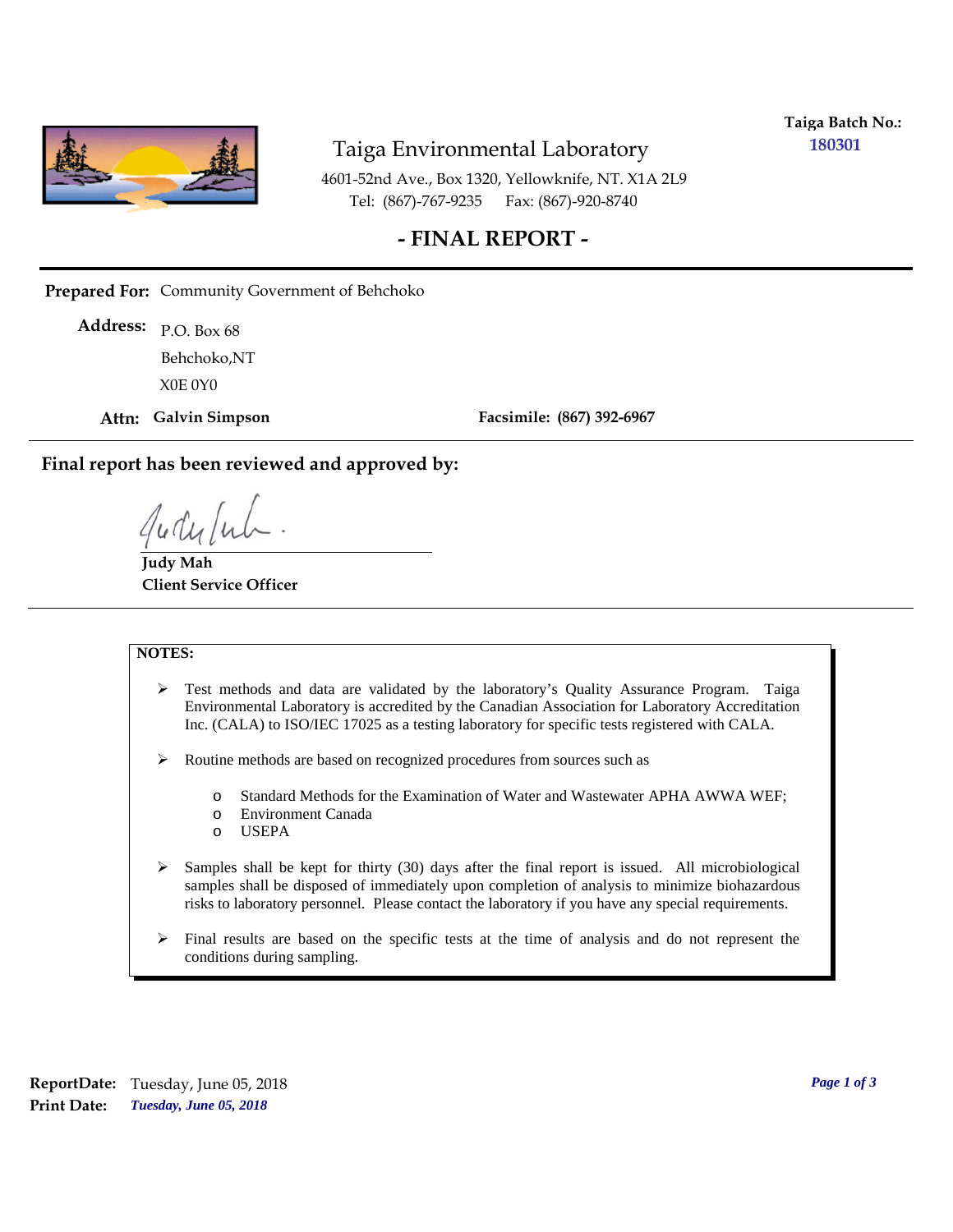

## Taiga Environmental Laboratory

4601-52nd Ave., Box 1320, Yellowknife, NT. X1A 2L9 Tel: (867)-767-9235 Fax: (867)-920-8740

**Taiga Batch No.: 180301**

# **- CERTIFICATE OF ANALYSIS -**

### Client Sample ID: 2014-R2 Taiga Sample ID: 001

**Location:** R-2 **Sampling Date:** 25-May-18 **Received Date:** 25-May-18 **Client Project:** W2014L3-0002 **Sample Type:** Water **Sampling Time:** *Report Status:* **Final**

| <b>Test Parameter</b>         | <b>Result</b> | Detection<br>Limit | Units     | Analysis<br>Date | Analytical<br>Method* | <b>Qualifer</b> |
|-------------------------------|---------------|--------------------|-----------|------------------|-----------------------|-----------------|
| <b>Inorganics - Nutrients</b> |               |                    |           |                  |                       |                 |
| Ammonia as Nitrogen           | 12.2          | 0.005              | mg/L      | 30-May-18        | SM4500-NH3:G          |                 |
| Biochemical Oxygen Demand     | 17            | $\overline{2}$     | mg/L      | 25-May-18        | SM5210:B              |                 |
| <b>CBOD</b>                   | 17            | 2                  | mg/L      | $25$ -May-18     | SM5210:B              |                 |
| Phosphorous, Total            | 5.02          | 0.002              | mg/L      | $01$ -Jun-18     | SM4500-P:D            |                 |
| <b>Inorganics - Physicals</b> |               |                    |           |                  |                       |                 |
| pH                            | 8.05          |                    | pH units  | 25-May-18        | SM4500-H:B            |                 |
| Solids, Total Suspended       | 18            | 3                  | mg/L      | 31-May-18        | SM2540:D              |                 |
| Microbiology                  |               |                    |           |                  |                       |                 |
| Coliforms, Fecal              | 15            | $\mathbf{1}$       | CFU/100mL | $25$ -May-18     | SM9222:D              |                 |
| <b>Organics</b>               |               |                    |           |                  |                       |                 |
| Hexane Extractable Material   |               | 2.0                | mg/L      |                  | <b>EPA1664A</b>       | 16              |
| Oil and Grease, visible       | Non-visible   |                    |           | 25-May-18        | Visual Exam           |                 |